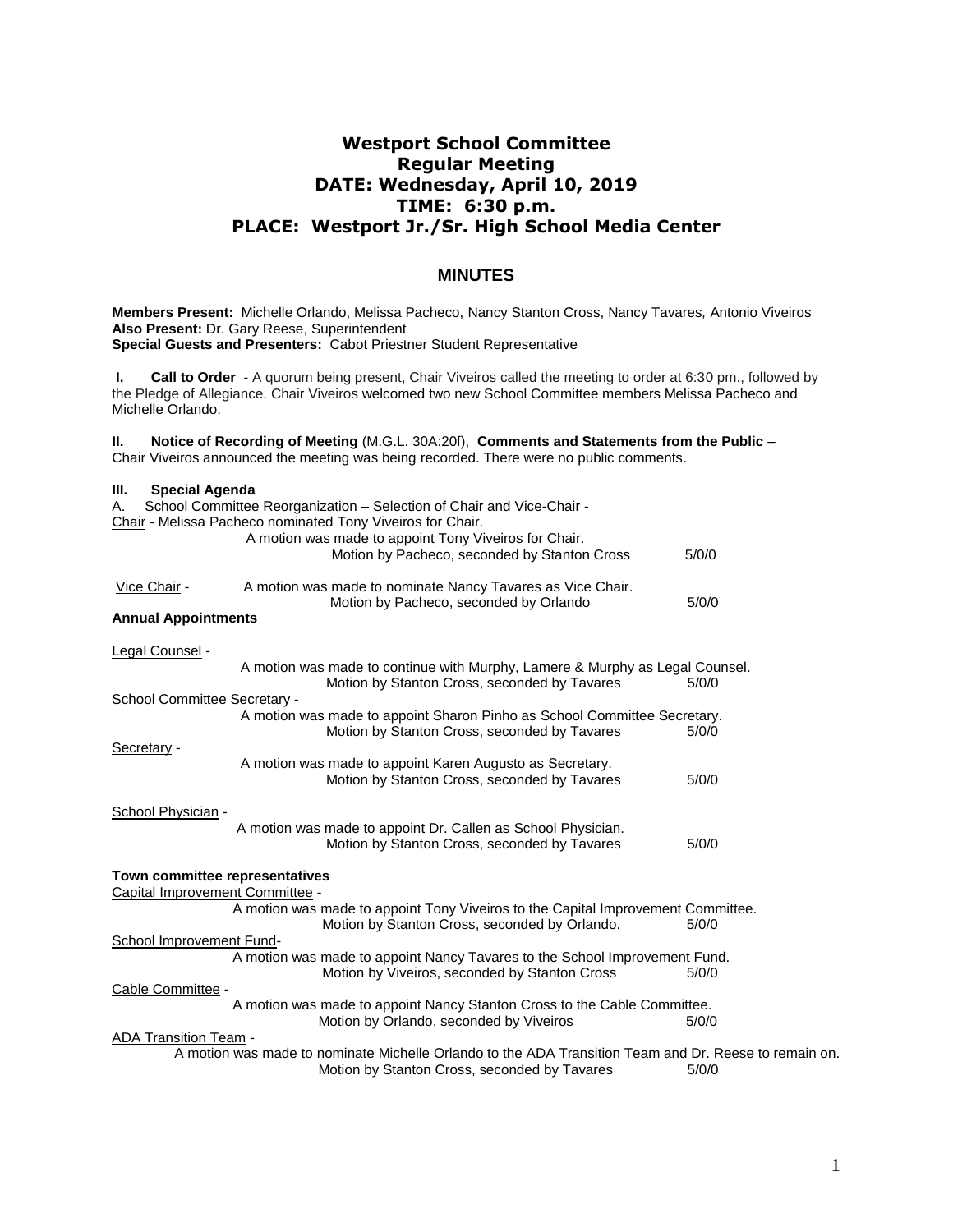School Building Committee - A motion was made to nominate Nancy Stanton Cross to the School Building Committee. Motion by Tavares, seconded by Viveiros 6/0/0 Tony Viveiros will also remain on the School Building Committee. Long Range Building Planning Committee - A motion was made to have Tony Viveiros continue on the Long Range Building Planning Committee Motion by Pacheco, seconded by Tavares 5/0/0 Campground Evaluation Committee – A motion was made to nominate Nancy Stanton Cross to the Campground Evaluation Committee. Motion by Tavares, seconded by Viveiros 6/0/0 C. Discuss School Committee Subcommittee Appointments – *(taken out of order) School Committee Subcommittees* Collective Bargaining WFT - No appointment at this time AFSCME - A motion was made to appoint Melissa Pacheco to AFSCME and Tony Viveiros will remain on. Motion by Stanton Cross, seconded by Viveiros 6/0/0 Health Advisory Committee - A motion was made to have Nancy Tavares remain on the Health Advisory Committee. Motion by Pacheco, seconded by Stanton Cross 5/0/0 *Other School Committee Assignments* MASC Policy Review Subcommittee - A motion was made to appoint Melissa Pacheco to the MASC Policy Review Subcommittee. Motion by Stanton Cross, seconded by Viveiros 6/0/0 Master Plan Update/ED Section - A motion was made to have Nancy Tavares remain on the Master Plan Update/ED Section. Motion by Stanton Cross, seconded by Orlando 5/0/0 **School Committee Reorganization** *Chair* - Tony Viveiros *Vice Chair* - Nancy Tavares *Recording Secretary -* Sharon Pinho *Secretary -* Karen Augusto **Town Committee Representatives** Capital Improvement Committee - Tony Viveiros

School Improvement Fund - Nancy Tavares Cable Committee - Nancy Stanton-Cross School Building Committee - Nancy Stanton-Cross, Tony Viveiros Long Range Building Committee - Tony Viveiros Campground Evaluation Committee – Nancy Stanton Cross (committee is done) ADA Transition Team – Dr. Reese and Michelle Orlando

#### **School Committee Subcommittees**

Collective Bargaining WFT - No appointment at this time AFSCME - Tony Viveiros, Melissa Pacheco Health Advisory Committee - Nancy Tavares

**Other School Committee Assignments**

MASC Policy Review Subcommittee - Melissa Pacheco Master Plan Update/ED Section - Nancy Tavares

B. Discuss Preparation of the School Committee Regular Meeting Calendar - SC members decided to change the meeting day from Wednesdays to Thursdays (beginning next month) - May 1 to May 2. A potential schedule adjustment for July and August meetings will be determined at a later date.